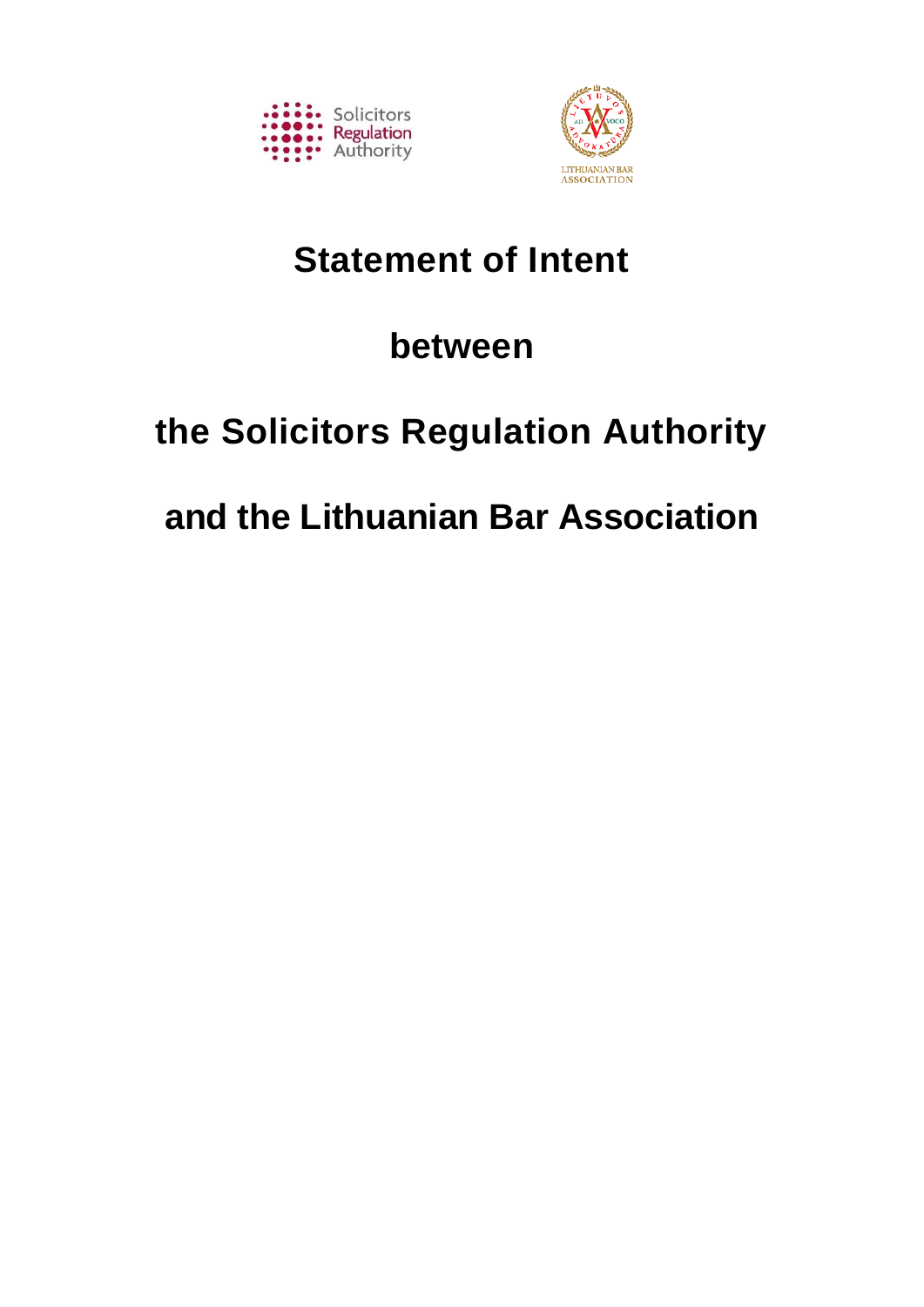## **Roles and responsibilities**

- 1. The Solicitors Regulation Authority (SRA) is the independent regulatory body established by the Law Society of England and Wales for the regulation of legal services by law firms and solicitors in England & Wales. The SRA's powers arise from various statutes and regulations including the Solicitors Act 1974, the Administration of Justice Act 1985, the Courts and Legal Services Act 1990 and the Legal Services Act 2007. The SRA is committed to serve the public interest and protect consumers of legal services by working to achieve the appropriate public interest outcomes in the prevention, detection, investigation and prosecution of dishonesty and serious misconduct in the community regulated by the SRA.
- 2. The Lithuanian Bar Association (LBA) is the only body in Lithuania representing all the lawyers (*advokatas*) and assistant lawyers (*advokato padėjėjas*), accepting candidates to the Bar and performing self-governance, regulatory and supervisory functions of the profession of lawyer. The Bar began functioning on 3 December 1918 after the Reestablishment of the State of Lithuania on 16 February 1918. After the Restoration of Independence on 11 March 1990, on 16 September 1992 the Law on the Bar was adopted, followed by the recast on 25 June 1998 and 18 March 2004. The Code of Professional Conduct for Advocates was adopted on 21 May 1999 and the new Code of Ethics for Advocates adopted on 15 April 2016. The LBA ensures the implementation of constitutional principles of the right to defense and access to justice. A multi-tier compliance system is established in the LBA to ensure the procedure to prevent and investigate professional misconduct according to the rules on disciplinary procedure.

# **Legal provisions relating to the transfer of information**

- 3. Following the withdrawal of the United Kingdom (UK) from the European Union (EU) on IP completion (as defined in the [European Union \(Withdrawal\) Act 2018\)](http://www.legislation.gov.uk/ukpga/2018/16/contents/enacted) (the Act), [Regulation 2016/679](https://eur-lex.europa.eu/legal-content/EN/TXT/PDF/?uri=CELEX:32016R0679) (the GDPR) will no longer bind the UK after IP completion day.
- 4. The [Data Protection Act 2018](http://www.legislation.gov.uk/ukpga/2018/12/contents/enacted) (DPA) was brought into force at the same time as the GDPR to ensure that the GDPR had effect in the UK and to supplement its provisions where appropriate. The DPA will continue in force in the UK. The UK Government has written the provisions of the GDPR into UK law by amending section 22 of the DPA to maintain an equivalent level of data protection (the UK GDPR). The Data Protection, Privacy and [Electronic Communications \(Amendments etc\) \(EU Exit\) Regulations 2019](http://www.legislation.gov.uk/uksi/2019/419/made) (SI 2019/419) which do this come into force on IP completion day (the Exit Regulations).
- 5. The UK will seek an adequacy decision from the European Commission under Article 45 of the GDPR. The UK Government has stated that transfers of data from the UK to EEA countries will be permitted pursuant to adequacy decisions made under the Exit Regulations confirming the adequacy of data protection in these countries.
- 6. Article 49(1)(d) of the GDPR permits the periodic transfer of personal data to a non-EU country in specified situations which includes where the transfer is necessary for reasons of public interest, if that public interest is recognised in the law of the Member State of the data controller.
- 7. In accordance with Article 23 of the GDPR, section 15 of the DPA makes provision for derogations of the relevant restrictions in the GDPR permitting transfer of personal data in the public interest. Paragraph 7 of Part 2 of Schedule 2 of the GDPR recognises the public interest of the function of protecting members of the public against dishonesty, malpractice, other seriously improper conduct, unfitness or incompetence if the function is exercised by a person with statutory authority, or is of a public nature and exercised in the public interest.
- 8. The SRA being a body that exercises such functions in this way pursuant to statutory authority and in the public interest is such a body. Accordingly, as a matter of both UK and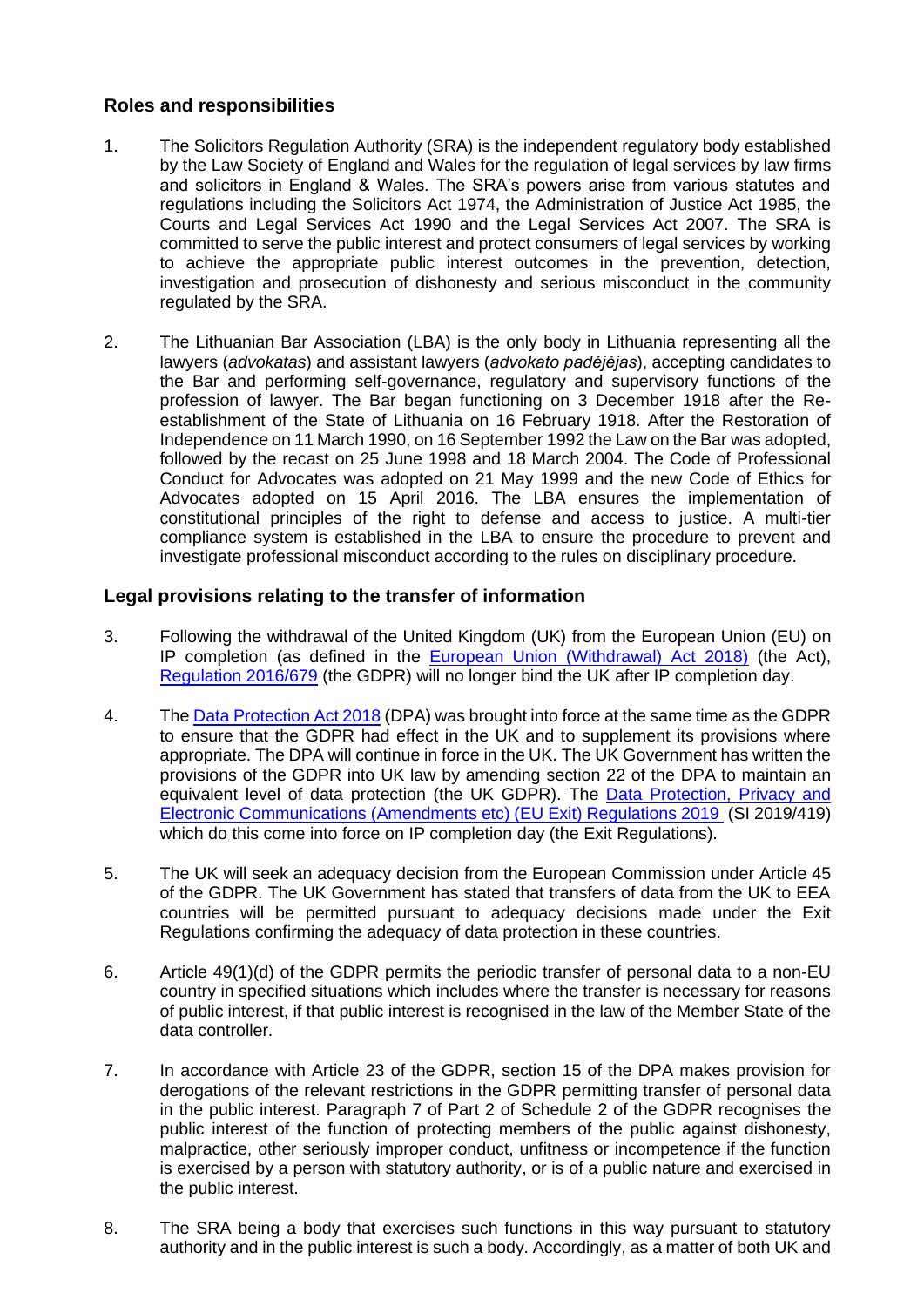EU law the SRA is permitted to transfer data in appropriate circumstances pursuant to the Article 49(1)(d) derogation.

### **Aims of this statement**

- 9. Following the withdrawal of the UK from the EU the LBA and the SRA (the Parties), recognising the need for mutual co-operation between them as a means for maintaining their effectiveness in administering and enforcing the laws and the disciplinary and regulatory framework for legal professionals and the businesses of their respective jurisdictions, have set out below the Parties' intent with regard to cooperation, including the exchange of information for the purpose of their respective functions.
- 10. The Parties recognise the importance of the protection of personal data and of having robust data protection regimes in place. The Parties acknowledge that they may only provide information to each other if permitted or not prevented under applicable laws, regulations and other requirements. The Parties will transfer information in appropriate circumstances under the derogation provided by article 49(1)(d) of the GDPR.
- 11. The Parties recognise and respect their differing duties, operational priorities and constraints, and confidentiality requirements. However, they commit themselves to professional co-operation including the sharing of information to enable the performance of their functions in preventing or taking action in relation to dishonesty, serious misconduct, unfitness or incompetence involving legal professionals and their businesses that they regulate.
- 12. The aims of this statement of intent include:
	- to assist the Parties in the performance of their duties in the public interest of authorisation, supervision and regulation of legal professionals in their respective jurisdictions; and
	- to provide a framework for the lawful flow of information between the Parties.

## **Legal status and effect**

- 13. Nothing in this Statement of Intent shall, or is intended to:
	- create any legal or procedural right or obligation which is enforceable by either of the Parties against the other; or
	- create any legal or procedural right or obligation which is enforceable by any third party against either of the Parties, or against any other third party; or
	- prevent either of the Parties from complying with any law which applies to them; or
	- fetter or restrict in any way whatsoever the exercise of any discretion which the law requires or allows the Parties to exercise; or
	- create any legitimate expectation on the part of any person that either of the Parties will do any act (either at all, or in any particular way, or at any particular time), or will refrain from doing any act.

Nevertheless, the Parties are genuinely committed to pursuing the aims and purposes of this Statement of Intent in good faith, and intend to act in accordance with its terms on a voluntary basis.

#### **Information sharing**

14. Where it is lawful and in the public interest to do so, the Parties agree to disclose information to the other: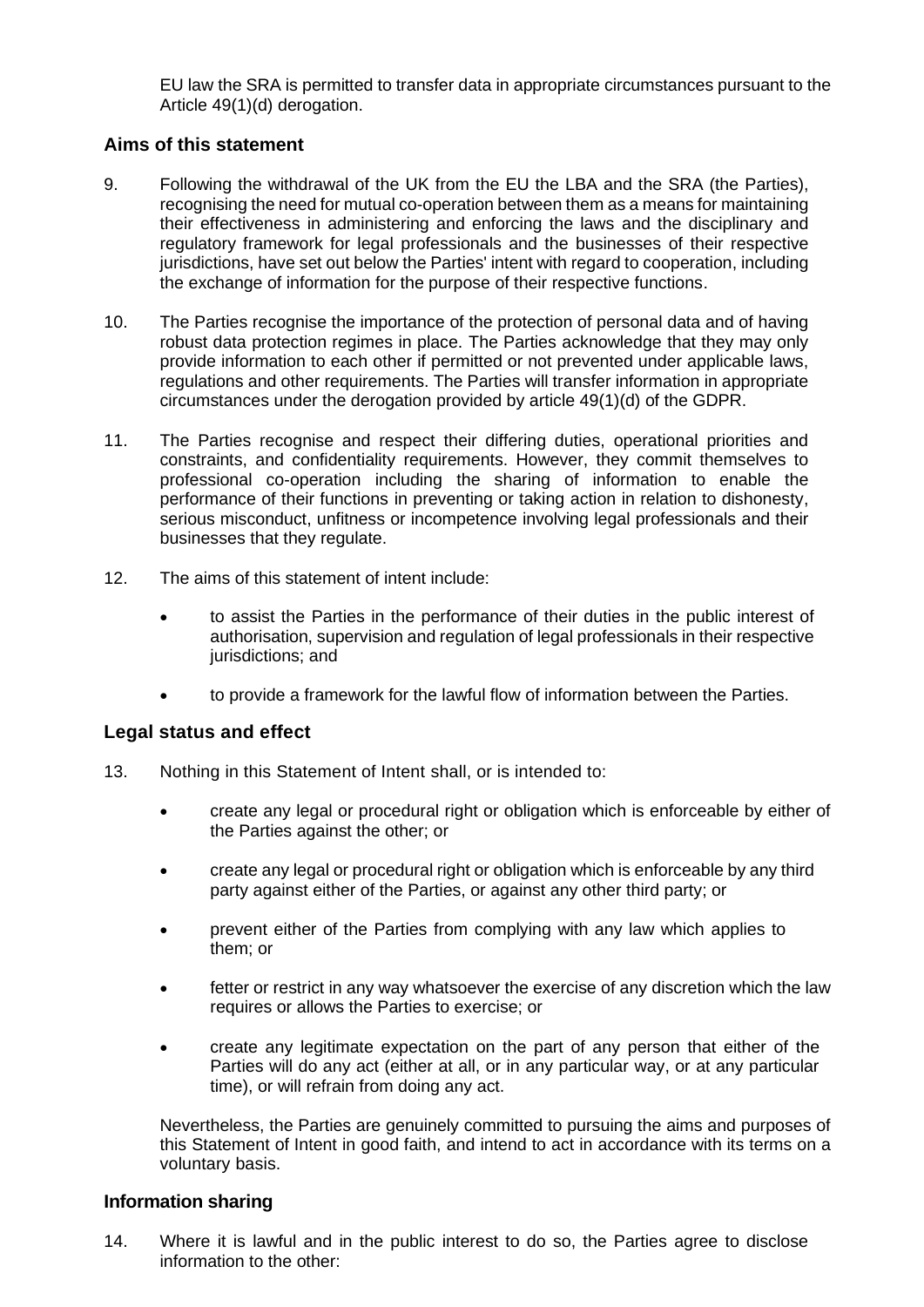- to enable the assessment of risk to the public so that alleged criminality, misconduct, breach of the Parties' rules of professional conduct, or other failures are properly investigated and decided upon;
- to enable the proper processing of claims or applications for redress or compensation of any description;
- for the purposes of regulatory, disciplinary or other legal proceedings, whether in public or not; and
- to enable the processing of applications for authorisation or recognition of individuals or law firms,

provided that the recipient is reasonably considered able to take regulatory or other proper action upon the information.

- 15. The Party transferring information will ensure that the transfer of the information is lawful, will only transfer information that is relevant, accurate and necessary for the purposes for which it is transferred, and will notify subject individuals as required.
- 16. The recipient of information received from the other Party will:
	- comply at all times with Data Protection Laws and any related or analogous legislation;
	- keep the information secure;
	- use the information only for proper purposes, such as authorisation, regulatory, disciplinary or other legal investigations or proceedings; and
	- liaise or co-operate where appropriate to avoid action that prejudices or may prejudice an investigation by another party or person.
- 17. Proper purposes may also include further lawful disclosure of the information such as to persons under investigation, witnesses, legal advisers, other regulators, professional bodies, prosecuting bodies, and law enforcement agencies.
- 18. The disclosing Party also agrees to notify the recipient of:
	- any restrictions on the use to which the information can be put; and
	- any restrictions which apply to the onward disclosure of the information, and, in the absence of such notification, the receiving Party may assume that there are no such restrictions (in addition to any restrictions that apply as a matter of law).

## **Practical exchange of information**

- 19. Where a request for information is made, a brief statement of the underlying facts justifying the request should be provided which demonstrates that the request is reasonable and proportionate, and enables the sender to identify whether the recipient can be reasonably considered able to take regulatory or other proper action upon the information.
- 20. All information exchanged between the Parties should be passed via nominated single points of contact (SPOC). Nominated SPOCs are detailed in Appendix A.

#### **Security and assurance**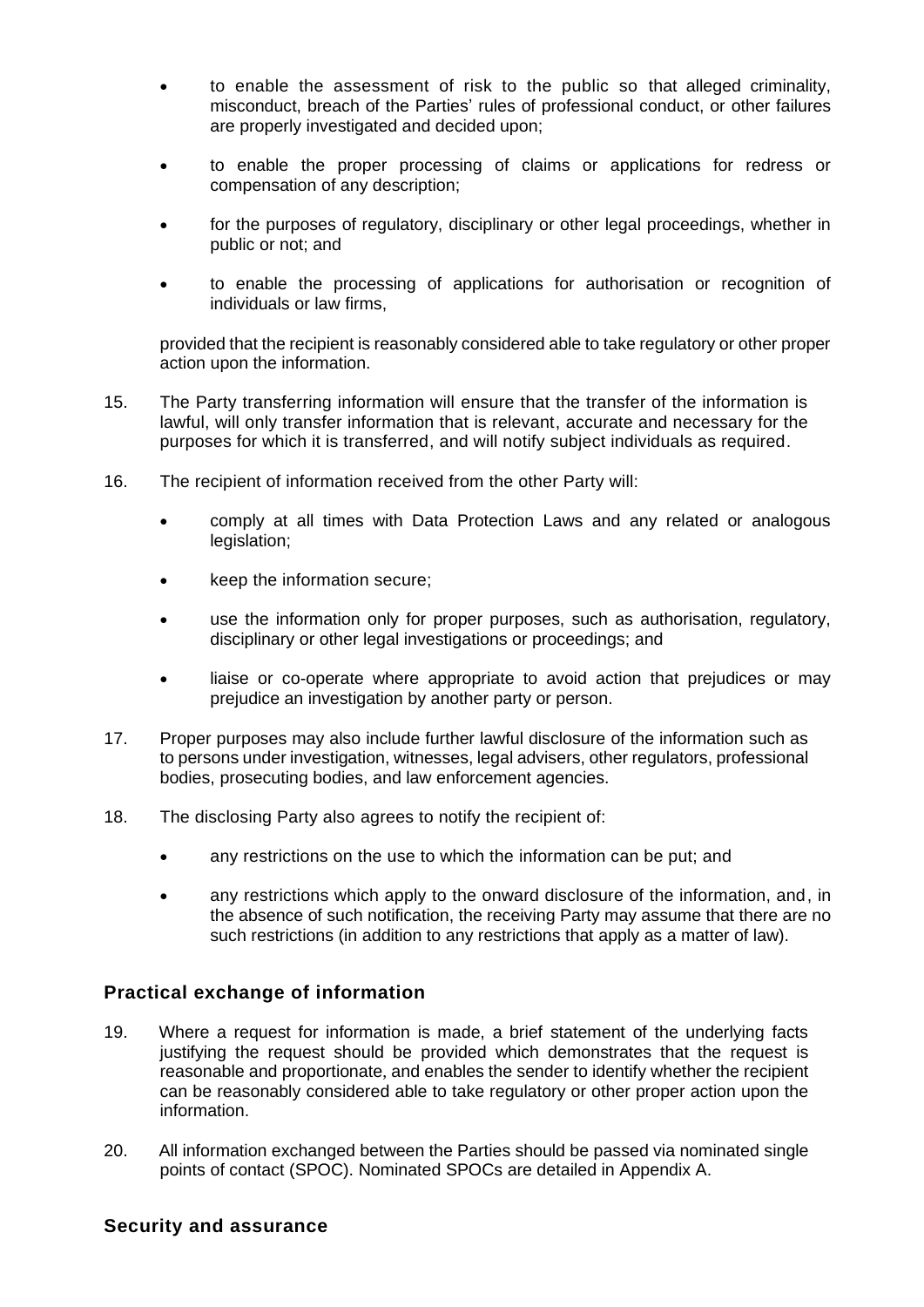- 21. All information exchanged by the Parties will be subjected to strict controls and safeguards to ensure that the information is used only in an authorised matter and is treated in a confidential manner.
- 22. The Parties agree to:
	- only use the data for the purposes for which they have received it;
	- store data securely;
	- ensure that only people who have a genuine business need to see that data will have access to it;
	- report data losses or wrongful disclosure to the SPOCs;
	- only hold it while there is a business need to keep it;
	- destroy it in line with applicable guidelines; and
	- provide assurance that they have complied with these principles, upon request.

#### **Charges**

23. No charges will be made in relation to the exchange of information between the Parties.

#### **Publicity**

24. This Statement of Intent is a public document and may be published as each Party separately sees fit.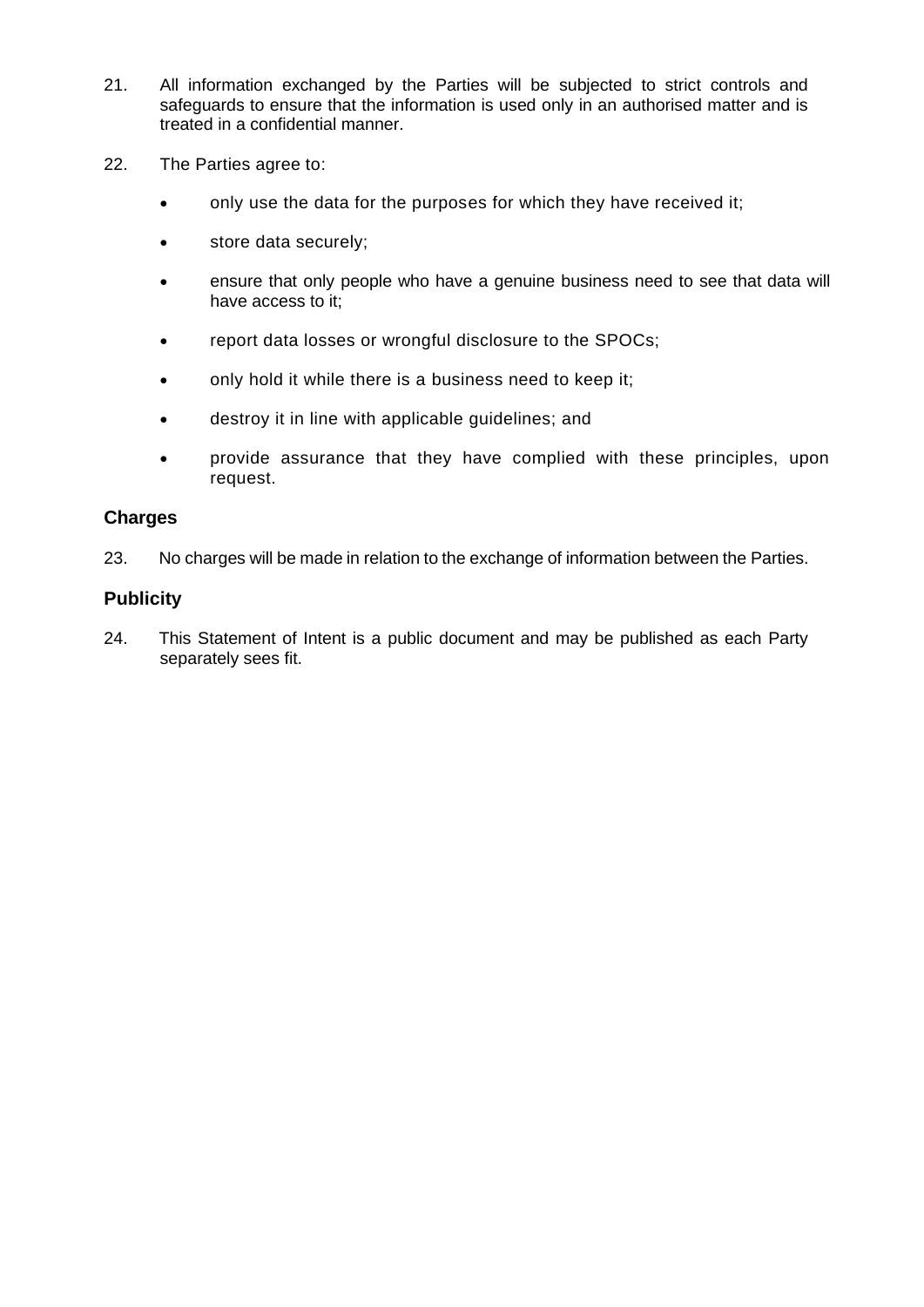**Signed this 4 September 2020** 

**Lithuanian Bar Association**

**prof. dr. Ignas Vėgėlė Chairman of the Bar Council Lithuanian Bar Association**

Ignas Végili?

**Solicitors Regulation Authority**

**Paul Philip Chief Executive Solicitors Regulation Authority**